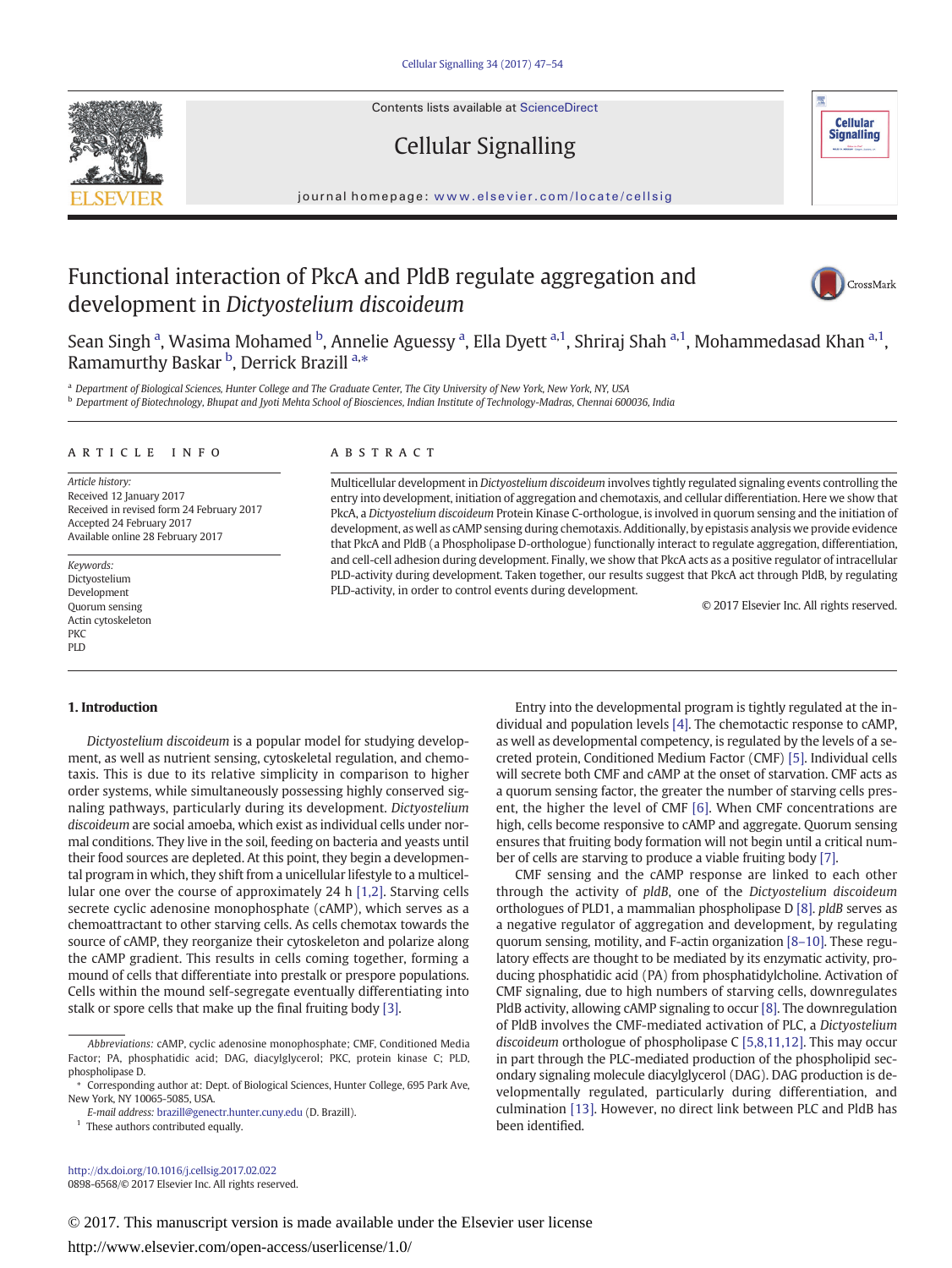One possible link between PLC and PldB is a putative PKC orthologue, pkcA, which was recently described in Dictyostelium discoideum. pkcA is expressed at the same time as PldB, and regulates many developmental processes including cAMP relay, cellular differentiation, and cell-cell adhesion [14]. The Protein Kinase C (PKC)-class of kinases are an important family of Ser/Thr-kinases within animals and fungi. There are at least ten different PKC isoforms in higher organisms, which are classified by their responsiveness to the secondary signaling molecules diacyclglycerol and/or  $Ca^{2+}$  [15]. Different PKC isoforms have been shown to be involved in the regulation of many critical signaling processes, such as those regulating the cell cycle, cell growth and proliferation, nutrient sensing, development, cell density sensing, cytoskeletal organization, cell motility, and cellular differentiation during development [15–24]. Misregulation of PKC-mediated signaling in these processes has been implicated in many diseases, including developmental defects, metabolic disorders, and various cancers [16–19,23–26].

One of the most well characterized signaling interactions of PKC is its interactions with both phospholipase C (PLC) and phospholipase D (PLD). PLC serves as the major producer of diacylglycerol in the cell, which can act as a powerful activator of PKC. Activated PKC then regulates PLD-activity, thus controlling numerous downstream signaling pathways [27–29]. In Dictyostelium discoideum, the presence of an activated PLC upstream of PldB provides a source of DAG [5], potentially activating PkcA during development. This sequence of signaling events would recapitulate the PLC-PKC-PLD pathway [29], regulating other downstream signaling pathways during development. Here we further investigate the role of PkcA during quorum sensing and aggregation using different genetic techniques. Additionally, we establish a functional relationship between PkcA and PldB in a number of developmentally relevant processes.

#### 2. Materials and methods

#### 2.1. Strains & cell culture

Dictyostelium discoideum wild type cells, Ax2, were grown axenically in HL5 medium including Glucose (Formedium™, Norfolk, UK) at 22 °C in shaking suspension culture. To generate cells lacking PkcA, nucleotides 2198–3480 of the pkcA gene were replaced with the blasticidin resistance cassette from pBsr519 [30]. This construct was ligated into the pCR2.1®-TOPO® TA vector (Invitrogen, Carlsbad, CA). For transformation, the vector was linearized using NotI, and transformed into Ax2 cells via electroporation [31]. Transformants were selected using 10 μg/mL blasticidin. pkcA−, and pldB<sup>−</sup> [9] cells were grown in HL5 supplemented with 10 μg/mL blasticidin. pkcA overexpressing cells (pkcAOE) [14] were grown in HL5 supplemented with 20 μg/mL G418. pldB overexpressing cells (pldBOE) [9] cells were grown in HL5 supplemented with 6 μg/mL G418. pkcA<sup>-</sup>/pldBOE cells were made by transforming *pkcA*<sup>−</sup> cells via electroporation with the previously described pldB-overexpression construct, and grown in HL5 supplemented with 10 μg/mL blasticidin and 20 μg/mL G418. For development, log phase cells (1.0–5.0  $\times$  10<sup>6</sup> cells/mL) were collected and washed twice in PBM (20 mM  $KH_2PO_4$ , 0.01 mM CaCl<sub>2</sub>, 1 mM MgCl<sub>2</sub>, pH 6.1 by KOH), then plated at a density of  $1.0 \times 10^{7}$  cells/mL on agar, or nitrocellulose filter pads (EMD Millipore, Billerica, MA) over an area of approximately 1  $\text{cm}^2$  and allowed to develop for various amounts of time at 22 °C [32].

#### 2.2. Low cell-density assay

Log phase cells were collected, washed twice in PBM, then starved for 24 h under submerged monolayer conditions over a surface area of 2 cm<sup>2</sup> at densities of 224  $\times$  10<sup>3</sup>, 112  $\times$  10<sup>3</sup>, 56  $\times$  10<sup>3</sup>, 28  $\times$  10<sup>3</sup>,  $14 \times 10^3$ , and  $7 \times 10^3$  cells/cm<sup>2</sup> in 400 µL PBM, or PBM supplemented with either 50 μM 1,2-dioctanoyl-sn-glycero-3-phosphate (PA)(Avanti Polar Lipids Inc., Alabaster, AL), or 0.1% butanol.

#### 2.3. Chimeras and spore formation rescue assay

 $1.0 \times 10^7$  log phase cells were collected and washed in PBM. Chimera were created by mixing 10% Ax2 cells with 90% of either *pkcA<sup>-</sup>*, *pldBOE*, or pkcA−/pldBOE cells, plating the mixture on a nitrocellulose filter pad at a density of  $1.0 \times 10^7$  cells/mL and allowing the mixtures to develop for 36 h. Spores were harvested in 1 mL buffer (PBM with 10 mM EDTA, 0.1% Nonidet P-40 detergent) and counted on a hemocytometer to determine the number of spores collected. Spore yields from chimera were normalized to those of fruiting bodies comprised of only Ax2 cells.

#### 2.4. Cell-cell cohesion assay

Cell-cell cohesion assay was performed as previously described [33], with some modification. Log phase cells were collected and washed three times in PBM, then resuspended in PBM to a final density of  $2.0 \times 10^7$  cells/mL. Two milliliters of cell suspension was collected, transferred to a 50-mL conical tube and shaken horizontally (175 rpm) on a rotary platform shaker for 3 h at 22 °C. 2.5  $\times$  10<sup>6</sup> cells were collected and diluted to 1 mL final volume, then vortexed vigorously to disperse aggregates. Cells were shaken slowly at 140 rpm for 40 min, to allow aggregates to reform, then single and duplex cells were counted on a hemocytometer.

#### 2.5. Cell-substrate adhesion assay

Cell-substrate adhesion assay was performed as previously described [33]. Log phase cells were collected and washed three times in PBM, then resuspended in PBM to a final density of  $1.0 \times 10^6$  cells/mL. Four milliliters of cell suspension was placed in a 50-mL glass cell culture flask and shaken (120 rpm) on a rotary platform shaker for 10 min. The cells were then incubated without shaking for 2 h to allow them to adhere. The flasks were then gently shaken at 60 rpm for 3 min, and the supernatants collected. Non-adherent cells were counted on a hemocytometer.

#### 2.6. Actin staining

Log phase cells were collected and washed twice in PBM, then resuspended in PBM to a density of  $1.5 \times 10^6$  cells/mL. Cells were seeded on an 8-well chambered coverglass (Thermo Fisher Scientific, Waltham, MA) at a density of  $2.0 \times 10^5$  cells/well and allowed to starve for 6 h. Cells were then fixed in 3.7% formaldehyde in PBSN (PBS  $+$  0.05% NP-40) for 10 min at room temperature. Slides were then washed in  $PBSN + 16.7$  mM glycine for 5 min at room temperature, followed by PBSN for 15 min at room temperature. Cells were stained with Alexa Fluor 546-conjugated phalloidin (Molecular Probes, Eugene, OR) at 8 U/mL in PBSN for 1 h in the dark at room temperature. Cells were then washed twice in PBSN. SlowFade Gold (Molecular Probes, Eugene, OR) mounting reagent was added before adding a coverslip and sealing. Images were taken with a Leica confocal microscope using the  $63 \times$  objective. Cell circularity and roundness were measured using ImageJ software (NIH, Bethesda, MD), where circularity is defined as  $\frac{4\pi (area)}{perimeter^2}$  and

roundness is defined as  $\frac{\text{length of minor axis}}{\text{length of major axis}}$ 

#### 2.7. Nuclei staining

Log phase cells were collected and seeded on an 8-well chambered coverglass (Thermo Fisher Scientific, Waltham, MA) at a density of  $1.0 \times 10^5$  cells/well. Cells were fixed in 95% ethanol at room temperature for 20 min, and allowed to air dry. Nuclei were stained using NucBlue Fixed Cell ReadyProbes Reagent (Molecular Probes, Eugene, OR) using the manufacturer's protocol. SlowFade Gold mounting reagent was added before placing the coverslip. Images were taken with a Nikon Eclipse Ti microscope using the  $40\times$  objective.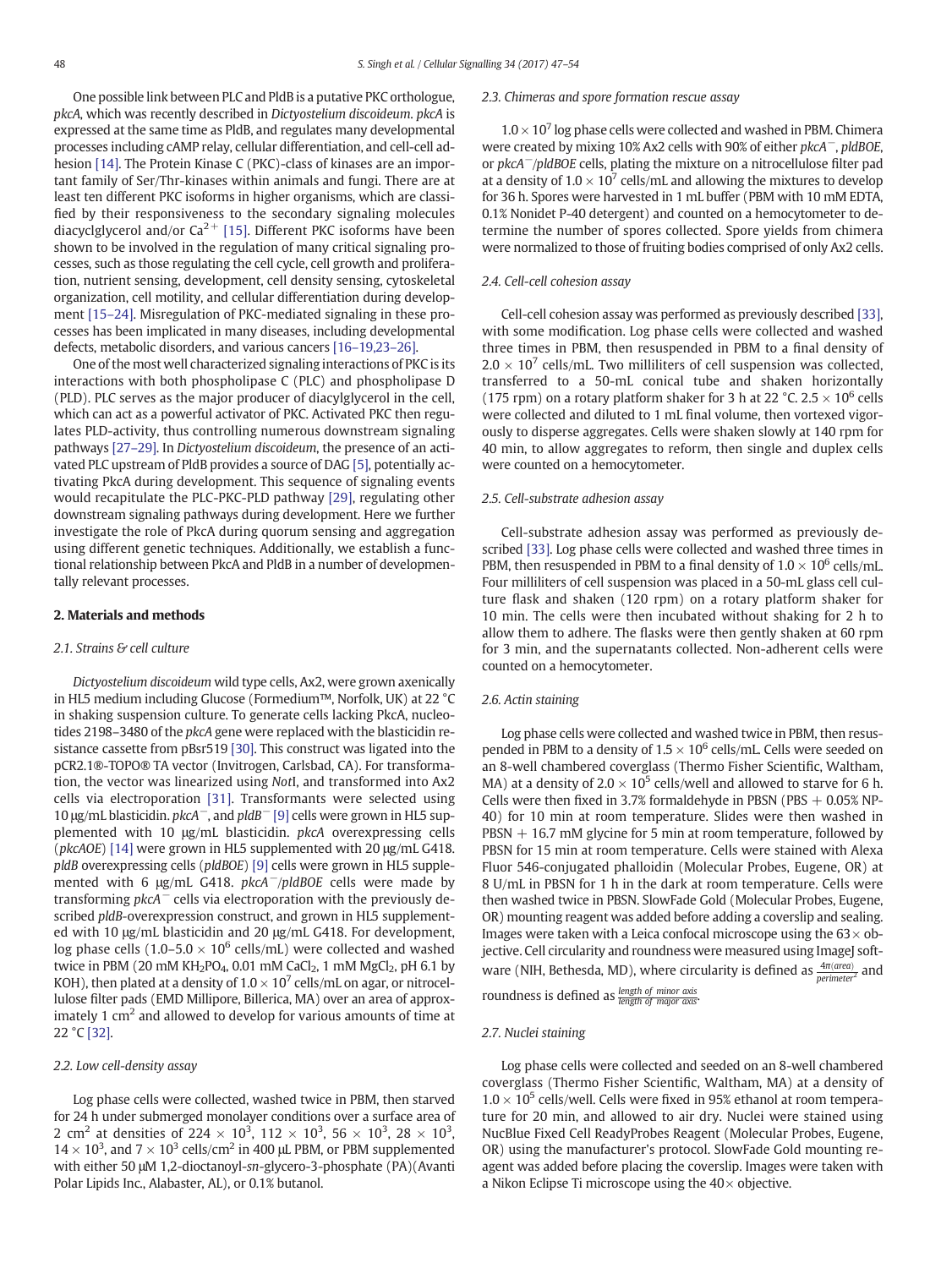#### 2.8. Phospholipase D activity assay

Log phase cells were collected and washed twice in PBM. Cells were starved for 6 h on nitrocellulose filter pads at a density of  $1.0 \times 10^7$  cells/mL. After 6 h, cells were collected and Phospholipase D activity was determined utilizing a Phospholipase D Activity Colorimetric Assay Kit (BioVision Inc., Milpitas, CA) following the manufacturer's protocol.

#### 3. Results

#### 3.1. pkcA is a negative regulator of aggregation

PkcA regulates tip dominance in late-stage aggregates and loss of pkcA leads to fragmented aggregates that formed smaller fruiting bodies than wild-type [14]. However, pkcA is expressed as early as 4 h after starvation, suggesting it serves other functions during early development as well, possibly during the initiation of aggregation. To determine the role of PkcA during early development, we examined aggregation at a low cell density. When starved under submerged culture conditions, wild-type cells aggregated at densities as low as 28  $\times$  10<sup>3</sup> cells/cm<sup>2</sup>. pkcA $^-$  cells aggregated even at densities as low as 7  $\times$  10 $^3$  cells/cm $^2$ , behaving as though the CMF pathway is constitutively active. Conversely, pkcAOE cells did not aggregate at the cell densities we tested, behaving as though the CMF pathway is blocked (Table 1). This suggests that PkcA acts as a negative regulator of aggregation, potentially acting through CMF pathway.

#### 3.2. pkcA and pldB cooperatively regulate aggregation

The mutants in pkcA behave similarly to the previously described mutants in pldB, that has acts as a negative regulator of aggregation and development (Table 1) [9]. The similarities in the aggregation phenotypes of their respective mutants suggest that *pkcA* and *pldB* both work within the CMF pathway to regulate development. To assess the potential epistatic interactions during aggregation, a double mutant lacking PkcA and overexpressing PldB (pkcA−/pldBOE) was generated. At low cell densities, the pkcA−/pldBOE cells do not aggregate at densities tested, phenocopying the previously established pldBOE parent phenotype (Table 1) [9]. This suggests that PkcA and PldB interact functionally, at least during aggregation and that PldB functions downstream of PkcA.

#### 3.3. pkcA and pldB cooperatively regulate development

To determine how PkcA and PldB interact during development, we examined the developmental phenotypes of wild-type cells, pkcA<sup>−</sup> cells, and pkcAOE cells starved for 24 h on agar (Fig. 1). Wild-type cells proceeded through development and formed fruiting bodies with a normal morphology. At 24 h, the *pkcA*<sup>−</sup> cells formed very small mounds, but required > 48 h to fully complete development. These fruiting bodies

#### Table 1

Low-cell density aggregation of pkcA, and pldB mutant cells.

Cells were starved in PBM at the indicated cell densities in submerged monolayer culture. The field of cells was assessed for aggregation  $(+)$  or non-aggregation  $(-)$  after 24 h, using an inverted microscope. Partial or substandard aggregation (defined as where cells are migrating towards an aggregative center, but have not yet coalesced into an aggregate) is represented as  $\pm$ . These are representative of at least 3 independent assays.

|                  | Presence of aggregates at cell density ( $10^3$ cells/cm <sup>2</sup> ) of: |     |    |    |    |  |  |  |  |
|------------------|-----------------------------------------------------------------------------|-----|----|----|----|--|--|--|--|
| Cell type        | 224                                                                         | 112 | 56 | 28 | 14 |  |  |  |  |
| Ax2              |                                                                             |     |    |    |    |  |  |  |  |
| $pkcA^-$         |                                                                             |     |    |    |    |  |  |  |  |
| pkcAOE           |                                                                             |     |    |    |    |  |  |  |  |
| $p$ ld $B^-$     |                                                                             |     |    |    |    |  |  |  |  |
| pldBOE           |                                                                             |     |    |    |    |  |  |  |  |
| $pkcA^-$ /pldBOE |                                                                             |     |    |    |    |  |  |  |  |

were smaller than wild-type, with enlarged sori. This suggests that PkcA is not strictly required for development, and that expression of PkcA is necessary for proper culmination and developmental timing, as well as proper cell sorting and differentiation. The pkcAOE cells were unable to aggregate, and did not undergo development, suggesting a role as a negative regulator of aggregation. When pkcA−/pldBOE mutant cells were starved, they did not aggregate. This once again emulates the pldBOE phenotype, suggesting that pldB acts downstream of pkcA in controlling development.

#### 3.4. pkcA and pldB cooperatively regulate cell sorting and differentiation

pkcA regulates the expression of the prestalk marker ecmA, but is expressed in prespore cells late in development [14], suggesting a role in regulating differentiation during development. pkcA<sup>−</sup> cells have a mix of cell autonomous and non-cell autonomous defects in developmentally regulated processes. Non-cell autonomous mutations affect a cell's ability to produce a signal, which can be rescued by the presence of wild-type cells. Cell autonomous mutations are due to an internal defect in relaying a signal, which cannot be restored by the wild-type cells. The altered morphology of pkcA<sup>−</sup> fruiting bodies suggests a defect in their ability to differentiate and form spore or stalk cells in correct proportions. To determine whether the presence of wild-type cells could restore normal spore production, we generated chimeras by mixing wild-type and mutant cells at a ratio of 10% Ax2 cells to 90% mutant cells and determined the total spore yield of the chimeras (Fig. 2). Chimera producing  $>10\%$  spore yield when compared to fruiting bodies comprised of Ax2 alone were considered a rescue of spore formation phenotype while chimera producing ≤10% spore yield when compared to control spores were not considered to be rescued by the presence of the wild-type cells. Chimera of wild type and pkcA<sup>−</sup> cells completed development within 36 h, and yielded ~26% spores compared to the spore yield of control fruiting bodies comprised of Ax2 cells alone. This is in excess of 10% spore yield expected of the 10% wild-type cells present in the chimera, but less than a full rescue of spore formation. This suggests that pkcA plays a non-cell autonomous role in regulating spore formation, possibly regulating the proportions of spore cells to stalk cells.

In order to determine if there is an epistatic interaction between pkcA and pldB during spore formation, we also generated chimeras comprised of wild-type cells and either pldBOE or pkcA−/pldBOE mutant cells (Fig. 2). In both cases, the presence of wild-type cells was unable to rescue spore formation with either mutant cell line. pldBOE cells produced only ~4% as many spores as wild-type-only controls, while pkcA−/ pldBOE produced only ~6% as many spores. Overexpression of pldB produces a cell autonomous defect during spore formation, as they were unable to be rescued by the presence of wild-type cells. Since the pkcA−/pldBOE shared the phenotype of pldBOE cells, it suggests that PldB operates downstream of PkcA.

#### 3.5. pldB overexpression rescues adhesion defects due to loss of pkcA

Multicellular development in Dictyostelium discoideum requires proper sorting within the mound, which is highly dependent on both cell-cell cohesion and cell-substrate adhesion [3]. It has previously been reported that pkcA<sup>−</sup> cells exhibit decreased cell-cell cohesion compared to wild-type cells [14]. Given the apparent developmental defects present in both parental mutants, pkcA−,and pldBOE and the pkcA−/ pldBOE, we examined the cell-cell cohesion properties of the pkcA<sup>-</sup>/ pldBOE to determine whether pkcA and pldB interact to regulate cellcell cohesion (Fig. 3A). pkcA<sup>−</sup> cells exhibited significantly reduced cellcell cohesion while pldBOE cells did not differ significantly from wildtype cells. Additionally, we found that cell-cell cohesion in  $pkcA^{-}$ / pldBOE cells also did not significantly differ from wild-type cells, despite lacking PkcA. The overexpression of pldB compensated for the loss of pkcA and restored proper cell-cell cohesion. This suggests a functional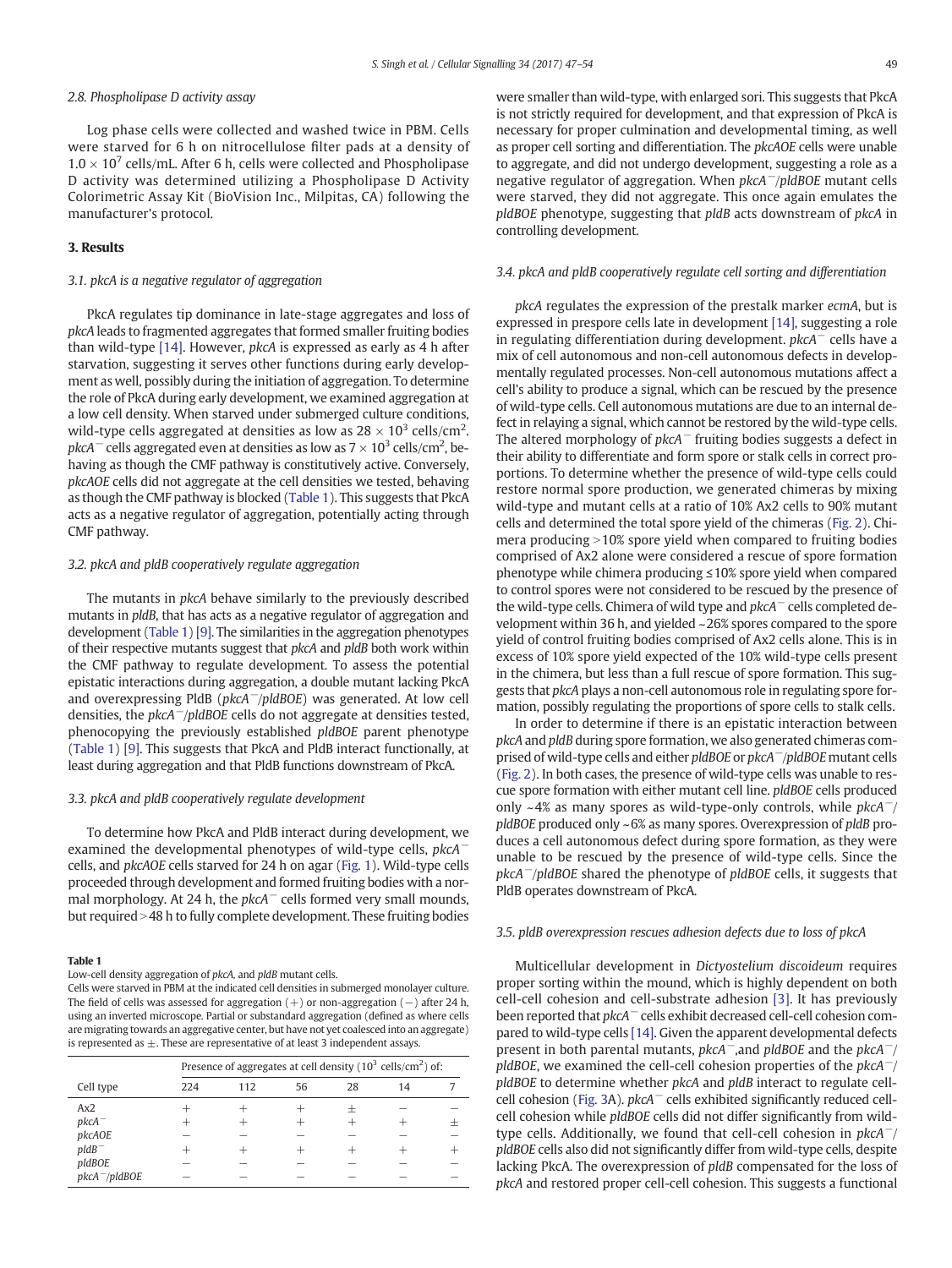#### 50 S. Singh et al. / Cellular Signalling 34 (2017) 47–54



Fig. 1. Fruiting bodies on agar. Wild-type Ax2 cells, pkcA<sup>-</sup> cells, pkcAOE cells, pldBOE cells, and pkcA<sup>-</sup>/pldBOE double mutant cells were starved on agar and allowed to develop for 24 h. Bar, 0.5 mm.

interaction between pkcA and pldB, and that PldB acts downstream of PkcA.

We also examined cell-substrate adhesion in *pkcA<sup>-</sup>*, *pldBOE*, and pkcA−/pldBOE cell lines (Fig. 3B). pkcA<sup>−</sup> cells exhibited decreased cellsubstrate adhesion compared to wild-type cells, while both pldBOE and pkcA−/pldBOE cells did not differ significantly from wild-type. This suggests that pldB overexpression can complement the defect caused by loss of pkcA, and restore normal cell-substrate adhesion. As was the case with cell-cell cohesion, this further suggests a functional interaction between pkcA and pldB, with PldB acting downstream of PkcA.

#### 3.6. pkcA effects are mediated through PLD activity

Previous work has suggested that PldB mediates CMF signaling through the production of phosphatidic acid [8,9]. Our results suggest



Fig. 2. pkcA regulates spore formation. Chimeras comprised of 10% Ax2, and 90% of the indicated mutant cell line were created and the total spores harvested. Total spore yield of chimera is expressed as a percentage of total spores collected from control fruiting bodies comprised of only Ax2 cells. Values are mean  $+$  SEM, from at least 3 independent experiments. Asterisk represents a significant difference from 10% wildtype spore yield, dashed red line (\* $P < 0.05$ ; \*\*\* $P < 0.005$ ), as determined by the t-test.

that PkcA acts within the CMF signaling pathway, likely upstream of PldB.We have previously demonstrated that cells treated with exogenous phosphatidic acid behave as though PldB is overexpressed, reducing their ability to aggregate at low-densities, as though CMF signaling is blocked [8]. To determine whether PkcA acts through PldB within the CMF network, we modulated phosphatidic acid levels, to simulate changes in PLD-activity, and assessed their ability to aggregate (Table 2). To increase phosphatidic acid levels, we treated the cells with the cell permeable phosphatidic acid, 1,2-Dioctanoyl-sn-Glycero-3-Phosphate. Wild-type cells treated with phosphatidic acid were unable to aggregate below densities of  $56 \times 10^3$  cells/cm<sup>2</sup>, compared to  $28 \times 10^3$  cells/cm<sup>2</sup> controls.  $pkcA$ <sup>-</sup> cells treated with phosphatidic acid were unable to aggregate below 112  $\times$  10<sup>3</sup> cells/cm<sup>2</sup>, in stark contrast to their normal capability to aggregate down to a density of  $7 \times 10^3$  cells/cm<sup>2</sup>. Addition of phosphatidic acid is capable of blocking aggregation in the  $pkcA<sup>-</sup>$  cells, as though CMF signaling is turned off entirely.

To decrease intracellular phosphatidic acid levels, we treated the cells with 1-butanol. 1-Butanol functions as an inhibitor of PLD-activity by acting as an alternative, preferred substrate for the PLD-catalyzed transphosphatidylation reaction. This has the effect of reducing PLDderived PA in the cells, functionally behaving as though PLD has been inhibited [34]. Cells treated with butanol will aggregate at lower densities than the wild-type, as though CMF signaling is always active [9]. Wild-type cells treated with butanol were capable of aggregating down to  $7 \times 10^3$  cells/cm<sup>2</sup>, compared to untreated controls at  $28 \times 10^3$  cells/cm<sup>2</sup>. pkcAOE cells treated with butanol aggregated even at a density of  $14 \times 10^3$  cells/cm<sup>2</sup>, whereas untreated cells were unable to aggregate at any density we tested. Addition of butanol restored aggregation in pkcAOE cells, suggesting that CMF signaling is turned on again. Taken together, these results suggest that PkcA acts within the CMF pathway, through PLD-mediated phosphatidic acid production.

#### 3.7. pkcA regulates PLD activity during development

Our data suggests that PkcA functions upstream of PldB, possibly by regulating phosphatidic acid production by PldB. To determine if PkcA is capable of regulating PLD activity in D. discoideum, we measured PLD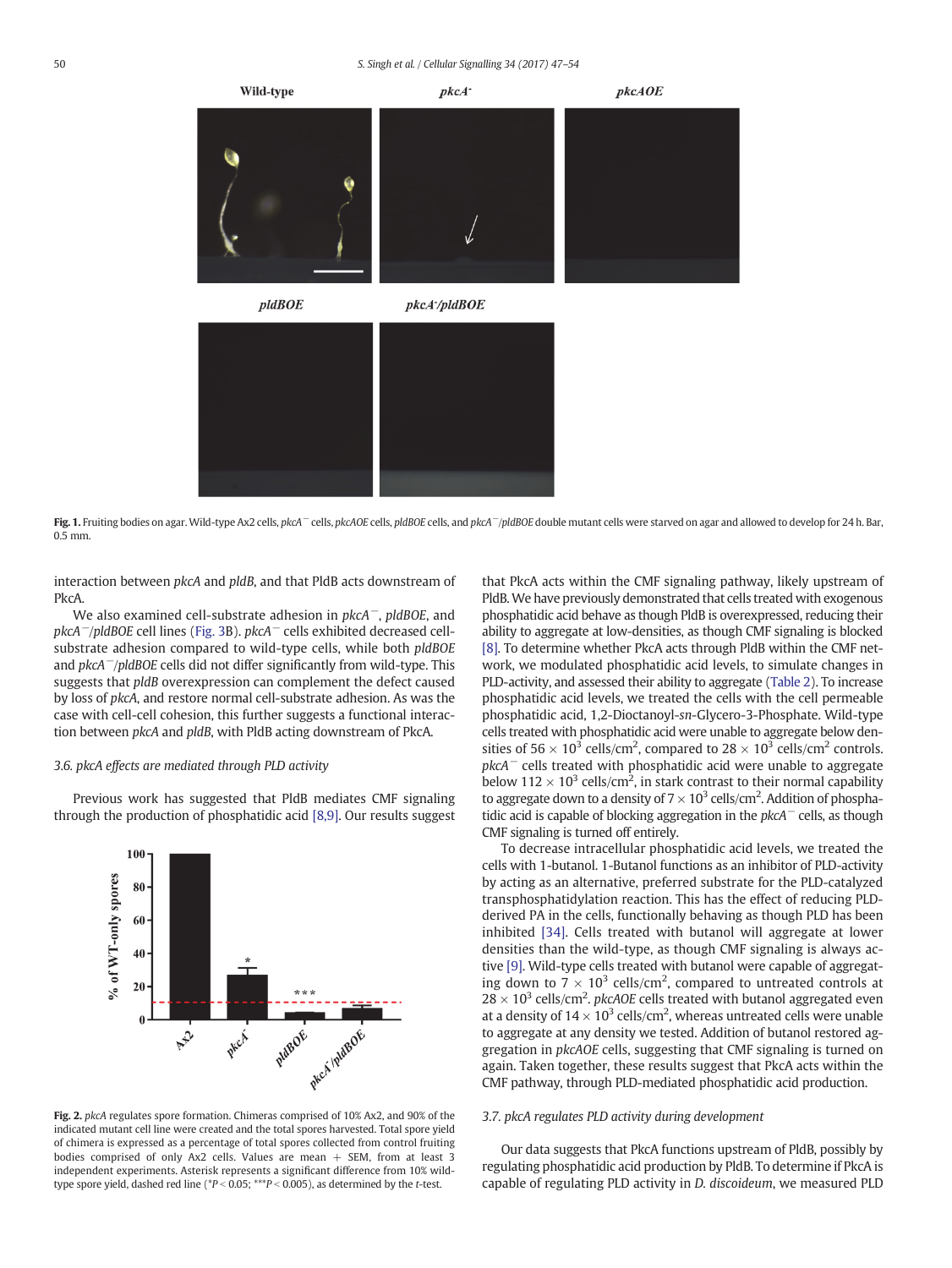

Fig. 3. pkcA regulates cell-cell cohesion and cell-substrate adhesion. (A) Cells were starved for 3 h, aggregates were dissociated by vortexing, then allowed to re-adhere for 40 min. Single/duplex cells were counted on a hemocytometer and the percentage of cells bound in aggregates calculated. (B) Cells were allowed to adhere to a glass bottomed flask for 2 h. After gentle agitation for 5 min, cells in the supernatant were counted on a hemocytometer and the percentage of adherent cells calculated. Values shown are mean + SEM, from at least 3 independent experiments. Asterisk represents a significant difference from wild-type ( $P < 0.005$ ), as determined by the t-test.

activity in developing cells (Fig. 4).  $pkcA$ <sup>-</sup> cells exhibited a ~39% decrease in PLD activity compared to wild-type cells, while pkcAOE cells exhibited ~60% increase in PLD activity compared to wild-type cells. These data show that knockout or overexpression of pkcA is able to regulate intracellular PLD activity; at levels comparable to knockout or overexpression of pldB (Fig. 4).

#### Table 2

Effect of phosphatidic acid or butanol on low-cell density aggregation.

Cells were starved in PBM at the indicated cell densities in submerged monolayer culture with either 50 μM 1, 2-dioctanoyl-sn-glycero-3-phosphate (PA) or 0.1% butanol. The field of cells was assessed for aggregation (+) or non-aggregation (−) after 24 h, using an inverted microscope. Partial or substandard aggregation is represented as  $\pm$  (defined as where cells are migrating towards an aggregative center, but have not yet coalesced into an aggregate). Data shown are representative of at least 3 independent assays.

|                         | Presence of aggregates at cell density<br>$(10^3 \text{ cells/cm}^2)$ of: |     |    |    |    |  |  |
|-------------------------|---------------------------------------------------------------------------|-----|----|----|----|--|--|
| Cell type and treatment | 224                                                                       | 112 | 56 | 28 | 14 |  |  |
| Ax2                     |                                                                           |     |    |    |    |  |  |
| $Ax2 + 50 \mu M PA$     |                                                                           |     |    |    |    |  |  |
| $Ax2 + 0.1%$ butanol    |                                                                           |     |    |    |    |  |  |
| $pkcA^-$                |                                                                           |     |    |    |    |  |  |
| $pkcA^- + 50 \mu M PA$  |                                                                           |     |    |    |    |  |  |
| pkcAOE                  |                                                                           |     |    |    |    |  |  |
| $pkcAOE + 0.1%$ butanol |                                                                           |     |    |    |    |  |  |



Fig. 4. pkcA regulates PLD activity during development. Cells were starved for 6 h on filter pads, collected, lysed and the PLD activity measured. Values shown are mean  $+$  SEM, from at least 4 independent trials. Asterisk represents a significant difference from wild-type  $(*P < 0.05; **P < 0.005)$ , as determined by the t-test.

#### 3.8. pkcA regulates cell polarity, but not filopodia formation

Improper organization of the actin cytoskeleton can cause developmental defects, partly due to altered chemotaxis and motility [35–38]. Cells lacking PkcA have increased actin polymerization rates in response to cAMP, as well as visibly altered cell morphology during chemotaxis [14]. To investigate the role of pkcA in regulating cell shape, we starved the cells on a coverslip for 6 h, then stained the actin cytoskeleton (Fig. 5). We measured the Roundness of the cells, as a measure of their ability to polarize and elongate along the axis of the cAMP gradient, which



Fig. 5. pkcA regulates cell polarity, does not regulate filopodia formation. Cells were starved for 6 h on a coverslip, then fixed and stained to visualize the actin cytoskeleton. (A) Roundness (minor axis/major axis) or (B) Circularity ( $4\pi$ [area] / perimeter<sup>2</sup>) were calculated using ImageJ software. Values are means of at least 3 independent trials + SEM, in which at least 100 cells were evaluated per trial. Asterisk represents a significant difference from wild-type ( $P < 0.05$ ), as determined by the t-test.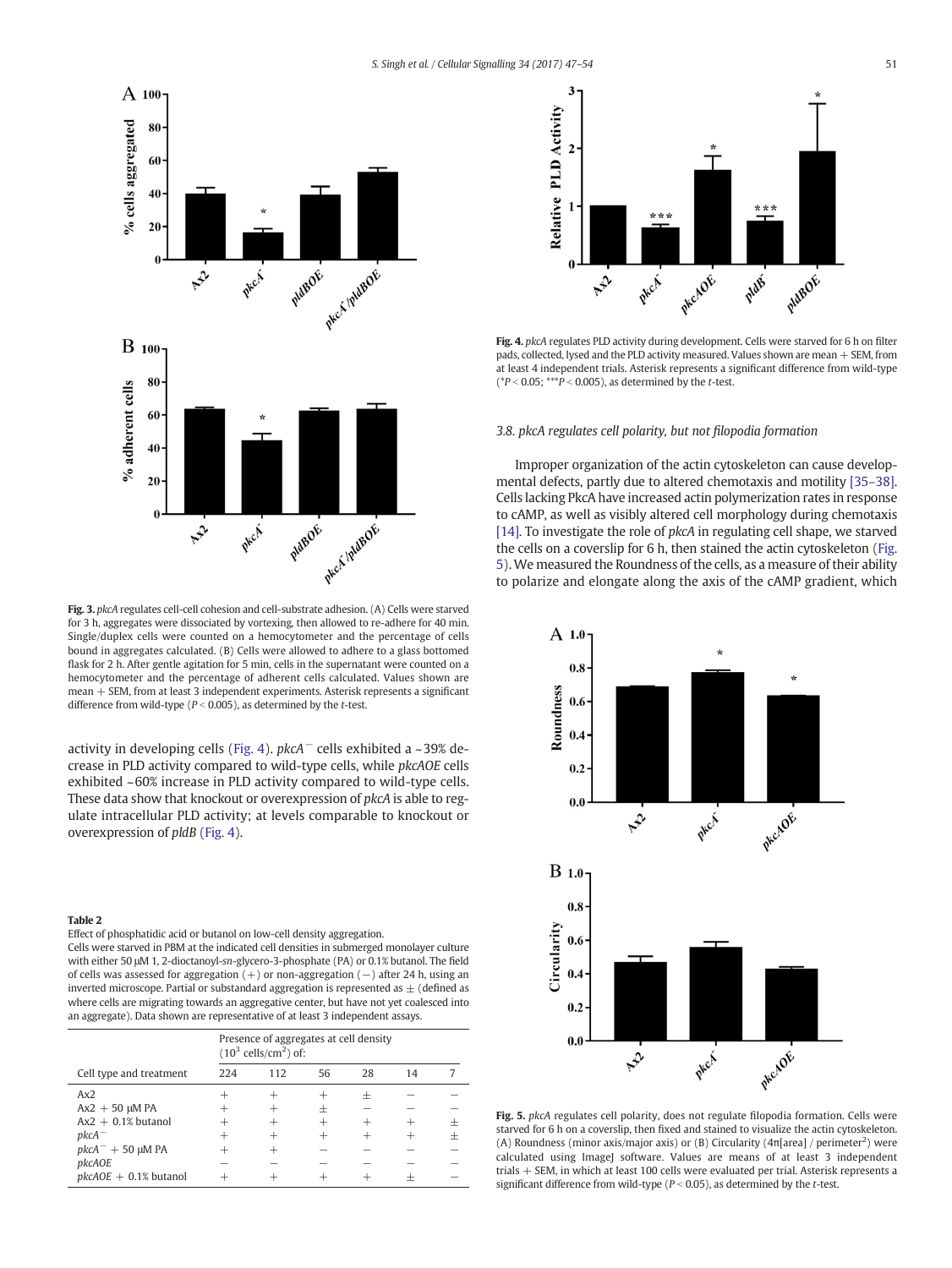involves the suppression of lateral pseudopod formation [36]. We also measured the Circularity of the cells, as a measure of the cells' ability to form filopodia along its periphery, which involves organizing Factin to create these structures. Roundness is defined as the ratio of minor axis of the cell to the major axis,  $\frac{length\ of\ minor\ axis}{length\ of\ major\ axis}$ . A cell that is perfectly round will have a Roundness of 1, which decreases as the cell elongates. We found that pkcA<sup>−</sup> cells had increased Roundness compared to wild-type, while pkcAOE cells exhibited decreased Roundness compared to wild-type. Our data suggest PkcA may regulate cell shape either by suppressing lateral pseudopods during chemotaxis, or by regulating forward pseudopod generation at the anterior of the cell. Circularity is defined as  $\frac{4\pi(areal)}{perimeter^2}$ . A cell that is shaped like a perfect circle will have a Circularity measure of 1, which decreases as the cell produces filopodia. This is due to an increased overall cell membrane perimeter, with minimal change in the overall cell surface area. We found that neither mutant cell line exhibited a significant change in Circularity from the wild-type when starved. PkcA does not seem to regulate the formation of filopodia.

#### 3.9. pkcA regulates nuclear segregation

In addition to regulating cytoskeletal organization, Protein Kinase C isoforms are regulators of nuclear segregation [21,39,40]. To determine whether pkcA plays a role during nuclear segregation, we looked at the multinuclearity state of populations of vegetative cells (Fig. 6). Log phase cells were allowed to adhere to a coverslip, then stained with DAPI and the number of nuclei/cell determined. We found that pkcA<sup>-</sup> cells had a significant fraction of cells containing 2, or 3 or more nuclei, when compared to wild-type cells. The population of single or multinucleate pldBOE cells did not differ significantly from those of wild-type. These data suggest that pkcA, but not pldB, plays a role in regulating nuclear segregation. Overexpression of pldB is capable of complementing the pkcA<sup>−</sup> defect, restoring the population of multinucleate cells back to wild-type proportions. This suggests that proper nuclear segregation may involve PLD, whose activity is decreased in pkcA<sup>−</sup> cells, but complemented by overexpression of PldB.

## 4. Discussion

 $125$ 

100

75

50 25

 $\mathbf{0}$ 

**H2-**

% of total cells

The initiation of aggregation in D. discoideum is triggered by the accumulation of CMF, an extracellular signaling protein produced by starving cells [41,42]. CMF accumulation leads to GPCR-mediated activation of phospholipase C, which produces diacylglycerol [11].

# Nuclei/cell

 $3+$ 

 $\overline{2}$  $\Box$  1



plateOE

**PKCA** 

Deck Indusor

Activation of phospholipase C has been associated with the downregulation of PldB, which allows initiation of development [8]. Until now, no link between PLC and PldB has been established and we propose that PkcA may act in between these two proteins.

Here we show that PkcA acts within the quorum sensing pathway to regulate entry into development. Cells lacking PkcA are capable of aggregating down to very low densities, as though their quorum sensing pathway is always active. Conversely, cells overexpressing PkcA do not aggregate at any density, as though their quorum sensing is blocked, rendering them incapable of aggregating or progressing through development. This suggests that PkcA is critical to quorum sensing, and is a negative regulator of CMF signaling, much like PldB. This is supported by the similarities of the  $pkcA^-$  to  $pldB^-$ , which is thought to link the CMF/quorum sensing signaling pathway to the cAR1 signaling response [8].

The similarities in the aggregative phenotypes of the pkcA mutants to those of the pldB mutants suggest that they functionally interact to regulate aggregation, and possibly other developmentally relevant processes. Here, we utilize epistasis analysis using the pkcA−/pldBOE double mutant to determine whether PkcA and PldB function within the same pathway(s), and if so, to determine their order of activity within those pathways. For a given pathway, the phenotype of the double mutant will phenocopy the parental phenotype of the protein that acts downstream. For example, the  $pkcA^-$  cells are able to aggregate at low densities, down to  $7 \times 10^3$  cells/cm<sup>2</sup>. Conversely, the pldBOE cells will not aggregate at any tested density. The pkcA−/pldBOE cells are also incapable of aggregating at any tested density, phenocopying the pldBOE parent cell line. Epistasis analysis concludes that PldB acts downstream of PkcA during aggregation. This relationship appears to hold true for fruiting body formation, spore formation, cell-cell cohesion, and cellsubstrate adhesion. In addition, pkcA<sup>−</sup> and pldB<sup>−</sup> cells share common phenotypes, arguing that PkcA is a positive regulator of PldB.

PkcA may regulate PldB by controlling its enzymatic activity. As a PLD, PldB cleaves phosphatidylcholine to produce choline and phosphatidic acid [8,9]. It has previously been demonstrated that PldB's signaling activity is mediated through phosphatidic acid production [8]. Here, we show that PkcA's activity is also mediated through phosphatidic acid production during aggregation. We also show that PkcA is able to regulate total phosphatidic acid production in Dictyostelium cells during development. Loss of PkcA caused a decrease in phosphatidic acid levels similar to that seen in cells lacking PldB. D. discoideum possesses three orthologues of the mammalian PLD1, pldA, pldB, and pldC. Of these three, only PldB has a developmental function similar to that of PkcA [8,9]. Taken together, this supports the idea that PkcA serves as an activator of PldB.

PkcA appears to serve as a positive regulator of PldB, with both proteins having a negative regulatory role in aggregation. Given that PldB activity must be downregulated for proper aggregation, and that this is likely mediated by PLC-activity during development [5,8], there may be another DAG-responsive protein(s) that serves as a negative regulator of PldB. In mammalian cells, PKC can both activate and inactivate PLD, through binding interactions and/or phosphorylation [27]. Our results suggest PkcA activates PldB, although the mechanism needs to be determined. Another PKC-class protein may serve the function of inactivating PldB. One potential candidate protein is PakD. Like PkcA, PakD is a putative DAG-responsive Ser/Thr-kinase which is expressed during the first 8-h of development, the same time frame as both PkcA and PldB [9,14,43]. Strikingly, the roles of PakD are precisely opposed to the roles of PkcA and PldB. Compared to PkcA and PldB, which are negative regulators, PakD serves as a positive regulator of aggregation and development [43]. These strongly opposed phenotypes suggest that PkcA and PakD may serve opposing functions during the regulation of aggregation and chemotaxis (Fig. 7). It is possible that PakD may inactivate either PkcA or PldB, allowing aggregation to occur, although no direct links have been established yet between PakD and either PkcA or PldB.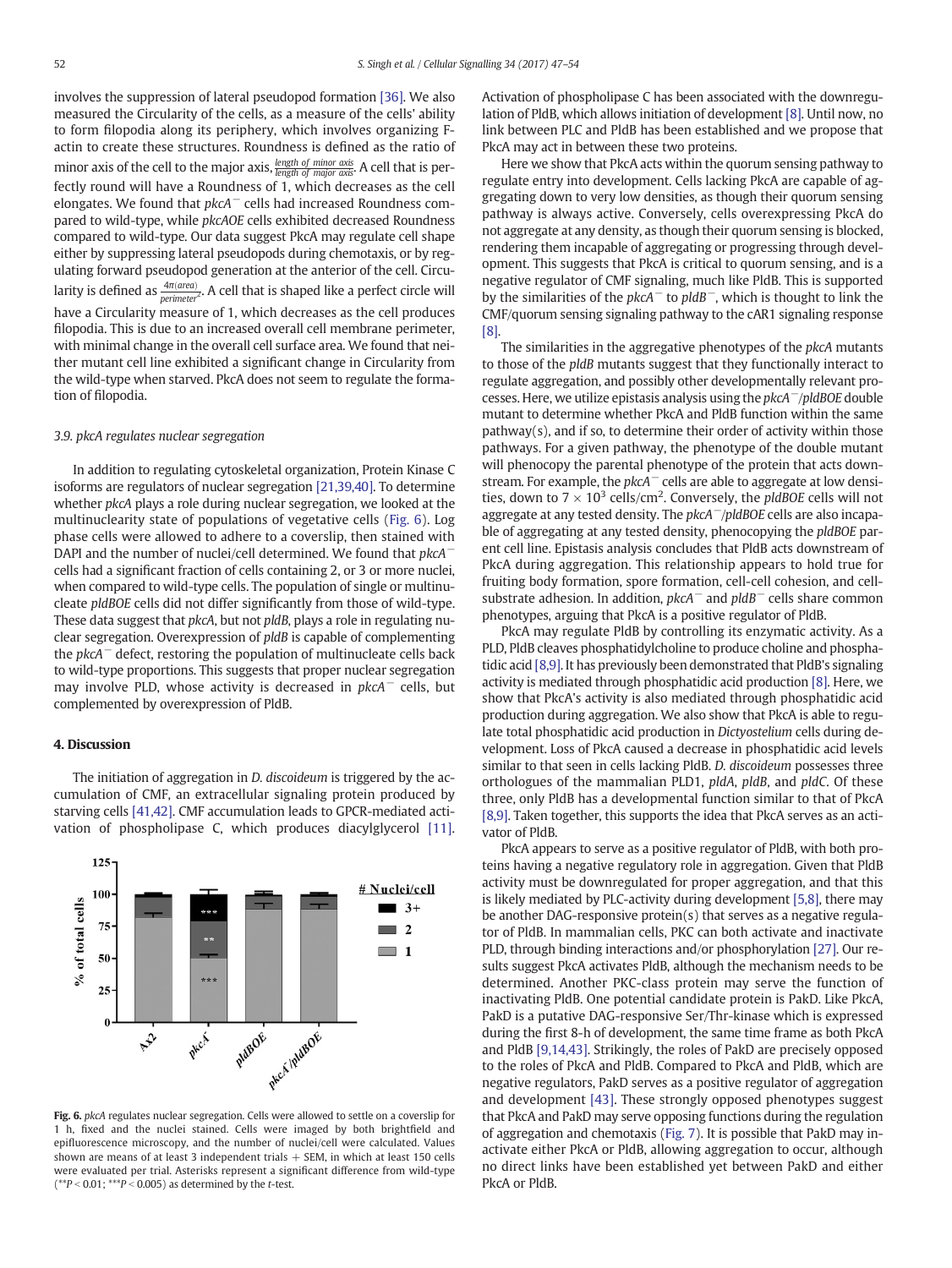

Fig. 7. Proposed model of CMF signal transduction. At the onset of starvation, cAMP signaling through cAR1 is blocked by PldB-mediated phosphatidic acid (PA) generation, which is regulated by PkcA. When sufficient cells begin to starve, CMF binding to its receptor induces the downstream activation of PLC. Activated PLC may activate PakD, which may serve to inactivate PkcA. The downregulation of PkcA results in a corresponding reduction of PldB-activity, and phosphatidic acid levels. This allows for cAR1-mediated cAMP signaling to occur, allowing for aggregation and development to proceed.

We also find that pkcA<sup>−</sup> mutant cells have decreased polarization when chemotaxing towards cAMP. Conversely, cells overexpressing PkcA have increased polarity when chemotaxing to cAMP. This suggests that PkcA may play a role in sensing the direction of a cAMP source, and organizing the cytoskeleton to polarize in response. pkcA<sup>−</sup> cells have altered actin polymerization in response to cAMP stimulation [14]. Wildtype cells exhibit two peaks of F-actin polymerization when stimulated with cAMP. The first is at 5 s, corresponding to a rapid burst of F-actin polymerization throughout the cortex, after which levels of F-actin drop substantially. The second, lesser peak is at 30–60 s after stimulation, and begins to diminish after ~80 s. This slower response corresponds to the extension of lateral pseudopods, that helps the cells orient towards the strongest source of cAMP in the environment [44]. pkcA<sup>−</sup> cells have significantly higher levels of F-actin at 5 s, which slowly decays over time down to a slightly elevated level of F-actin over the basal level by ~30–40 s, eliminating the second peak. The loss of the second F-actin polymerization peak at 30 s could lead to diminished ability of the cells to extend pseudopods and orient towards the source of cAMP. When combined with increased cortical stiffness due to elevated actin content in the cortex [45], this could lead to a decrease in the cells' ability to polarize in response to cAMP.

Finally, we describe a potential function of PkcA during vegetative growth. It is important to note that while pkcA expression has only been demonstrated in developing cells, this does not rule out a basal level of expression in vegetative cells below detection thresholds. In cells lacking PkcA, a significant proportion of cells contain an abnormal number of nuclei compared to wild-type cells. This could suggest that PkcA may play a role in segregating the nuclei between dividing daughter cells. There is evidence from both humans and yeast that PKC can interact with topoisomerase II and may play a role in mitotic spindle formation, chromosome segregation, and regulation of the G2-M transition [39,40,46]. Interestingly, overexpression of PldB in vegetative cells is capable of complementing the multinuclearity defect of pkcA−cells. PldB overexpression restores the average nuclei/cell proportions back to wild-type levels. Phosphatidic acid produced by PLD is known to play a role in regulation of the cell cycle and cell division [47,48]. There are vegetatively expressed PLD orthologues in D. discoideum [49], which may be regulated by PkcA during growth, in turn regulating cell division. While PldB is only produced during development, vegetative overexpression, and the resultant production of phosphatidic acid, may compensate for disrupted signaling of the vegetatively expressed phospholipases due to loss of PkcA.

We show that PkcA serves as a negative regulator of aggregation and development, as well as a regulator of cell shape in Dictyostelium discoideum. Additionally, we have established a functional relationship between PkcA and PldB, wherein they cooperatively regulate cells' entry into the developmental program, as well as aggregation, cell differentiation, and culmination. While no direct link between PkcA and PldB has been demonstrated, the presence of a PLC orthologue involved in regulation of quorum sensing may provide clues to how they interact. Phospholipase C produces diacylglycerol upon activation [50]. DAG may induce translocation of PkcA to the plasma membrane, putting it in close proximity to PldB, which is known to associate with the actin cortex through the adaptor protein PaxB [10]. PkcA and PldB may interact at the membrane, with PkcA regulating PldB-mediated production of phosphatidic acid, in turn regulating the progression of development.

### 5. Conclusions

- PkcA regulates the initiation of development through the CMF-quorum sensing pathway, serving as a negative regulator of aggregation.
- PkcA regulates cell shape, and the organization of the actin cytoskeleton in response to cAMP.
- Epistasis analysis shows that PkcA and PldB cooperatively interact to regulate a number of developmentally critical processes, including adhesion, cell sorting, and differentiation. PkcA likely acts upstream of PldB.
- PkcA regulates the PLD-activity of PldB, indirectly serving as a negative regulator of many developmentally relevant processes.
- PkcA may regulate nuclear segregation during mitosis, in vegetative cells.

#### Acknowledgements

We would like to thank Dr. Sibnath Ray for the creation of the *pkcA* mutant strains, as well as Dr. Rebecca Garcia for training and assistance of the students involved. This work was supported by grants to D.B. from the National Science Foundation (MCB-1244162), a PSC-CUNY grant (69271 00 47), as well as Research Centers in Minority Institutions Program grants from the National Institute on Minority Health and Health Disparities (8 G12 MD007599) from the National Institutes of Health.

#### References

- [1] J.D. Gross, Dictyostelium discoideum: A Developmental System, Elsevier, 1975, http:// dx.doi.org/10.1016/0092-8674(75)90048-3.
- R.H. Kessin, Dictyostelium: Evolution, Cell Biology, and the Development of Multicellularity, Cambridge University Press, 2001.
- [3] L. Strmecki, D.M. Greene, C.J. Pears, Developmental decisions in Dictyostelium discoideum, Dev. Biol. 284 (2005) 25–36, http://dx.doi.org/10.1016/j.ydbio.2005. 05.011.
- W.F. Loomis, Cell signaling during development of dictyostelium, Dev. Biol. 391 (2014) 1–16, http://dx.doi.org/10.1016/j.ydbio.2014.04.001.
- [5] R.H. Gomer, W. Jang, D. Brazill, Cell density sensing and size determination, Develop. Growth Differ. 53 (2011) 482–494, http://dx.doi.org/10.1111/j.1440-169X.2010. 01248.x.
- [6] I.S. Yuen, R.H. Gomer, Cell density-sensing in Dictyostelium by means of the accumulation rate, diffusion coefficient and activity threshold of a protein secreted by starved cells, J. Theor. Biol. 167 (1994) 273–282, http://dx.doi.org/10.1006/jtbi. 1994.1069.
- [7] R.H. Gomer, I.S. Yuen, R.A. Firtel, A secreted  $80 \times 10(3)$  Mr protein mediates sensing of cell density and the onset of development in Dictyostelium, Development 112 (1991) 269–278 http://www.ncbi.nlm.nih.gov/pubmed/1663029 (accessed September 9, 2015).
- [8] S. Ray, Y. Chen, J. Ayoung, R. Hanna, D. Brazill, Phospholipase D controls Dictyostelium development by regulating G protein signaling, Cell. Signal. 23 (2011) 335–343, http://dx.doi.org/10.1016/j.cellsig.2010.09.017.
- Y. Chen, V. Rodrick, Y. Yan, D. Brazill, PldB, a putative phospholipase D homologue in Dictyostelium discoideum mediates quorum sensing during development, Eukaryot. Cell 4 (2005) 694–702, http://dx.doi.org/10.1128/EC.4.4.694-702.2005.
- [10] J. Pribic, R. Garcia, M. Kong, D. Brazill, Paxillin and phospholipase D interact to regulate actin-based processes in Dictyostelium discoideum, Eukaryot. Cell 10 (2011) 977–984, http://dx.doi.org/10.1128/EC.00282-10.
- [11] D.T. Brazill, D.F. Lindsey, J.D. Bishop, R.H. Gomer, Cell density sensing mediated by a G protein-coupled receptor activating phospholipase C, J. Biol. Chem. 273 (1998) 8161–8168, http://dx.doi.org/10.1074/jbc.273.14.8161.
- [12] M.J. Rebecchi, S.N. Pentyala, Structure, function, and control of phosphoinositidespecific phospholipase C, Physiol. Rev. 80 (2000) 1291–1335 (doi:0031-9333/00).